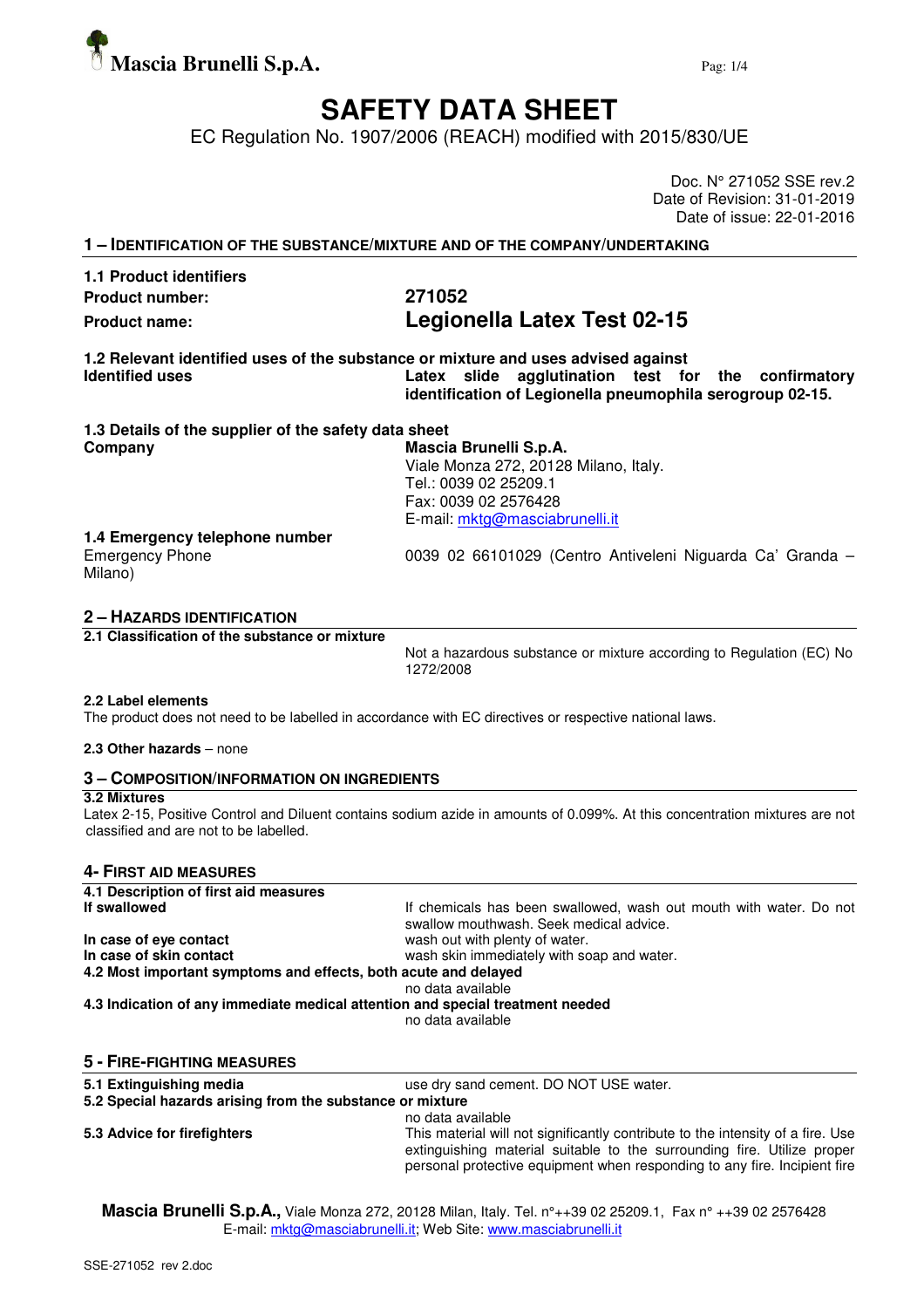

responders should wear eye protection. Structural firefighters must wear Self-Contained Breathing Apparatus and full protective equipment. Move containers from fire area if it can be done without risk to personnel.

| <b>6- ACCIDENTAL RELEASE MEASURES</b>                                   |                                                                                                                                                                                                                                                                                              |  |  |
|-------------------------------------------------------------------------|----------------------------------------------------------------------------------------------------------------------------------------------------------------------------------------------------------------------------------------------------------------------------------------------|--|--|
| 6.1 Personal precautions, protective equipment and emergency procedures |                                                                                                                                                                                                                                                                                              |  |  |
| 6.2 Environmental precautions                                           | Use personal protective equipment, lab coat and gloves<br>Given the way dispensation there is no possibility of accidental spillage<br>in sufficient quantity to be dangerous. In any case avoid release to the                                                                              |  |  |
| 6.3 Methods and material for containment and cleaning up                | environment.                                                                                                                                                                                                                                                                                 |  |  |
|                                                                         | Absorb with dry earth, sand or other non combustible material. Properly<br>disinfect any spills. Test specimens require decontamination with beach<br>solution or appropriate germicide prior to pick up.                                                                                    |  |  |
| 6.4 Reference to other sections                                         | For disposal see section 13.                                                                                                                                                                                                                                                                 |  |  |
| <b>7 - HANDLING AND STORAGE</b>                                         |                                                                                                                                                                                                                                                                                              |  |  |
| 7.1 Precautions for safe handling                                       | For in vitro diagnostic use. Read the instructions for Use. Always follow<br>Good Laboratory Practice when using this product. Avoid contact with<br>eyes, skin and clothing.                                                                                                                |  |  |
| 7.2 Conditions for safe storage, including any incompatibilities        |                                                                                                                                                                                                                                                                                              |  |  |
| 7.3 Specific end use(s)                                                 | Store at 2°C / 8°C. Keep all containers tightly closed until ready to use.<br>Under these conditions reagents will retain the activity until the expiry<br>date shown on the label on outer carton.<br>Apart from the uses mentioned in section 1.2 no other specific uses are<br>stipulated |  |  |
| 8- EXPOSURE CONTROLS - PERSONAL PROTECTION                              |                                                                                                                                                                                                                                                                                              |  |  |
| 8.1 Control parameters                                                  | Any specific protection and prevention measures should not be taken<br>during use of the product.                                                                                                                                                                                            |  |  |
| Components with workplace control parameters                            |                                                                                                                                                                                                                                                                                              |  |  |
|                                                                         | No information available                                                                                                                                                                                                                                                                     |  |  |
| 8.2 Exposure controls                                                   |                                                                                                                                                                                                                                                                                              |  |  |
| Personal protective equipment                                           |                                                                                                                                                                                                                                                                                              |  |  |
| Eye/face protection<br><b>Skin protection</b>                           | Use safety glasses.<br>Handle with gloves. Use with a lab coat.                                                                                                                                                                                                                              |  |  |
| <b>Body Protection</b>                                                  | The type of protective equipment must be selected according to the                                                                                                                                                                                                                           |  |  |
|                                                                         | concentration and amount of the dangerous substance at the specific<br>workplace.                                                                                                                                                                                                            |  |  |
| <b>Respiratory protection</b>                                           | Respiratory protection is not required.                                                                                                                                                                                                                                                      |  |  |

## **9 – PHYSICAL AND CHEMICAL PROPERTIES**

| 9.1 Information on basic physical and chemical properties |                     |                  |                |  |
|-----------------------------------------------------------|---------------------|------------------|----------------|--|
|                                                           | Latex               | Positive Control | <b>Diluent</b> |  |
| a) Appearance Form:                                       | Milky white aqueous | Clear/off white  | Clear solution |  |
|                                                           |                     | suspension       |                |  |
| b) Odour                                                  | no data available   |                  |                |  |
| c) Odour Threshold                                        | no data available   |                  |                |  |
| d) pH                                                     | no data available   |                  |                |  |
| e) Melting point/freezing point                           | no data available   |                  |                |  |
| f) Initial boiling point and boiling range                | no data available   |                  |                |  |
| g) Flash point                                            | no data available   |                  |                |  |
| h) Evaporation rate                                       | no data available   |                  |                |  |
| i) Vapour pressure                                        | no data available   |                  |                |  |
| j) Vapour density                                         | no data available   |                  |                |  |
| k) Relative density                                       | no data available   |                  |                |  |
| I) Water solubility                                       | no data available   |                  |                |  |
| m) Viscosity                                              | no data available   |                  |                |  |
| n) Explosive properties                                   | no data available   |                  |                |  |
| o) Oxidizing properties                                   | no data available   |                  |                |  |
| 9.2 Other safety information                              | no data available   |                  |                |  |

**Mascia Brunelli S.p.A.,** Viale Monza 272, 20128 Milan, Italy. Tel. n°++39 02 25209.1, Fax n° ++39 02 2576428 E-mail: mktg@masciabrunelli.it; Web Site: www.masciabrunelli.it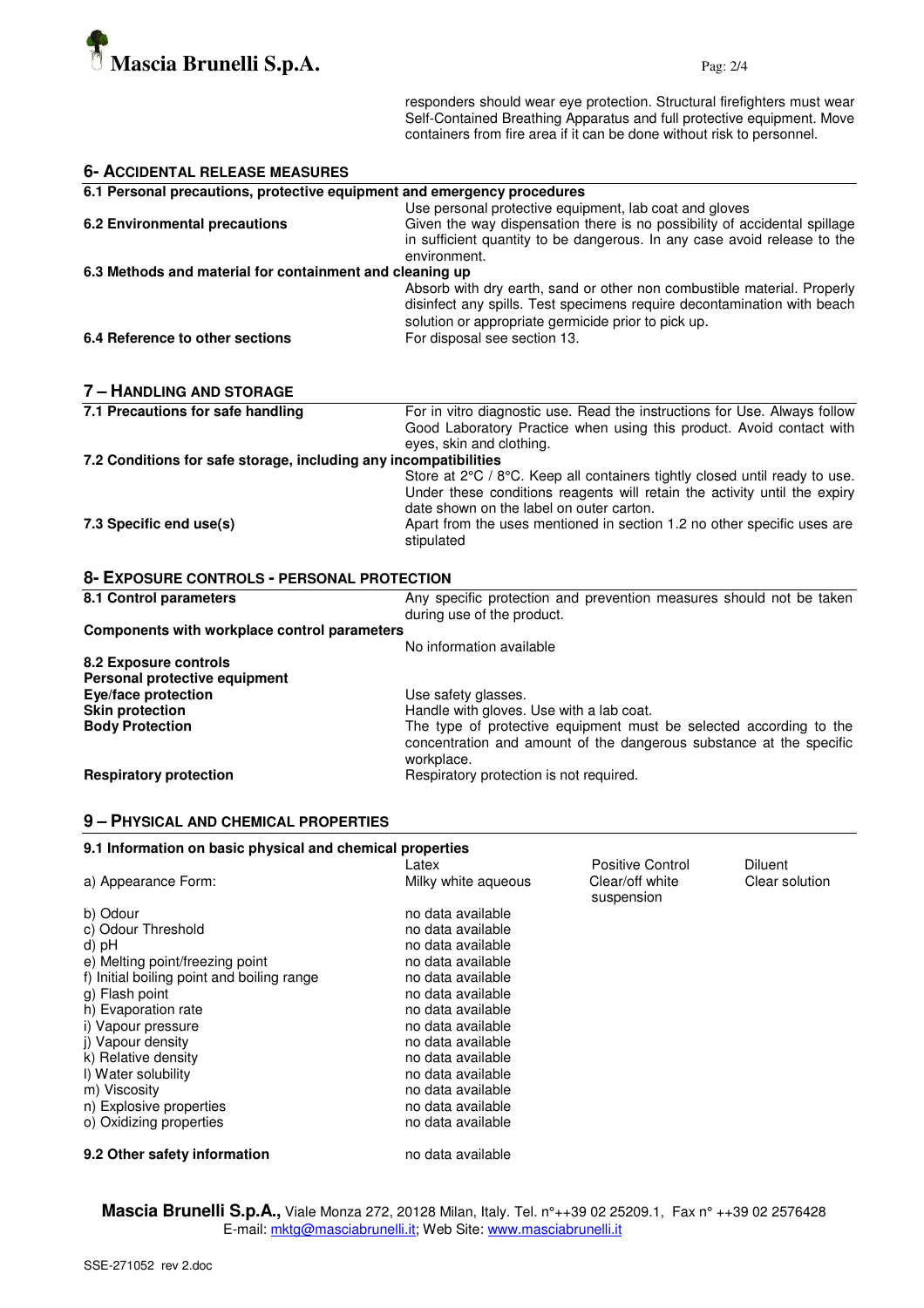

## **10 – STABILITY AND REACTIVITY**

| 10.1 Reactivity                                                    | No known hazardous reactivity                                                                       |  |  |
|--------------------------------------------------------------------|-----------------------------------------------------------------------------------------------------|--|--|
| 10.2 Chemical stability                                            | Stable under recommended storage conditions.                                                        |  |  |
| 10.3 Possibility of hazardous reactions                            | no data available                                                                                   |  |  |
| 10.4 Conditions to avoid                                           | avoid contact with lead or copper plumbing.                                                         |  |  |
| 10.5 Incompatible materials                                        | no data available.                                                                                  |  |  |
| 10.6 Hazardous decomposition products                              | no known hazardous decomposition products                                                           |  |  |
|                                                                    |                                                                                                     |  |  |
| 11 - TOXICOLOGICAL INFORMATION                                     |                                                                                                     |  |  |
|                                                                    |                                                                                                     |  |  |
| 11.1 Information on toxicological effects<br><b>Acute toxicity</b> |                                                                                                     |  |  |
|                                                                    | Product does not present an acute toxicity hazard based on known or                                 |  |  |
|                                                                    | supplied information                                                                                |  |  |
| <b>Skin corrosion/irritation</b>                                   | Possibility of allergic sensitization should be considered.                                         |  |  |
| Serious eye damage/irritation                                      | No data available.                                                                                  |  |  |
| Respiratory or skin sensitisation                                  | No data available.                                                                                  |  |  |
| Germ cell mutagenicity                                             | No data available.                                                                                  |  |  |
| Carcinogenicity                                                    | No data available.                                                                                  |  |  |
| <b>Reproductive toxicity</b>                                       | No data available.                                                                                  |  |  |
| Summary of evaluation of the CMR properties                        | No data available.                                                                                  |  |  |
| <b>STOT-single exposure</b>                                        | No data available.                                                                                  |  |  |
| <b>STOT-repeated exposure</b>                                      | No data available.                                                                                  |  |  |
| <b>Aspiration hazard</b>                                           | No data available                                                                                   |  |  |
|                                                                    |                                                                                                     |  |  |
| <b>12 - ECOLOGICAL INFORMATION</b>                                 |                                                                                                     |  |  |
| 12.1 Toxicity                                                      | no data available                                                                                   |  |  |
| 12.2 Persistence and degradability                                 | no data available                                                                                   |  |  |
|                                                                    | no data available                                                                                   |  |  |
| 12.3 Bio accumulative potential                                    |                                                                                                     |  |  |
| 12.4 Mobility in soil                                              | no data available                                                                                   |  |  |
| 12.5 Results of PBT and vPvB assessment                            | no data available                                                                                   |  |  |
| 12.6 Other adverse effects                                         | no data available                                                                                   |  |  |
| <b>13 - DISPOSAL CONSIDERATIONS</b>                                |                                                                                                     |  |  |
| 13.1 Waste treatment methods                                       |                                                                                                     |  |  |
| <b>Product</b>                                                     | Waste must be disposed of in accordance with federal, state and local                               |  |  |
|                                                                    | environmental control regulations.                                                                  |  |  |
|                                                                    |                                                                                                     |  |  |
| <b>Contaminated packaging</b>                                      | Do not remove labels from containers for disposal or recycling. Observe                             |  |  |
|                                                                    | all the attention and precautions listed for the product.                                           |  |  |
|                                                                    |                                                                                                     |  |  |
| <b>14 - TRANSPORT INFORMATION</b>                                  |                                                                                                     |  |  |
| The product is considered non dangerous for transportation         |                                                                                                     |  |  |
| 14.1 UN number                                                     | ADR/RID: - IMDG: - IATA: -                                                                          |  |  |
|                                                                    |                                                                                                     |  |  |
| 14.2 UN proper shipping name                                       | ADR/RID: Not dangerous goods                                                                        |  |  |
|                                                                    | Not dangerous goods<br>IMDG:                                                                        |  |  |
|                                                                    | IATA:<br>Not dangerous goods                                                                        |  |  |
|                                                                    |                                                                                                     |  |  |
| 14.3 Transport hazard class(es)                                    | ADR/RID: - IMDG: - IATA: -                                                                          |  |  |
|                                                                    |                                                                                                     |  |  |
| 14.4 Packaging group                                               | ADR/RID: - IMDG: - IATA: -                                                                          |  |  |
|                                                                    |                                                                                                     |  |  |
| 14.5 Environmental hazards                                         | ADR/RID: no IMDG Marine pollutant: no IATA: no                                                      |  |  |
|                                                                    |                                                                                                     |  |  |
| 14.6 Special precautions for user                                  | no data available                                                                                   |  |  |
|                                                                    |                                                                                                     |  |  |
| <b>15 - REGULATORY INFORMATION</b>                                 |                                                                                                     |  |  |
|                                                                    | 15.1 Safety, health and environmental regulations/legislation specific for the substance or mixture |  |  |
|                                                                    | This product does not require special labelling, in accordance with the                             |  |  |
|                                                                    | appropriate EC directives. These products are used for in vitro                                     |  |  |
|                                                                    | diagnosis, so they must meet the criteria described in Directive                                    |  |  |
|                                                                    | 98/79/CE                                                                                            |  |  |
|                                                                    | no data available                                                                                   |  |  |
| <b>15.2 Chemical Safety Assessment</b>                             |                                                                                                     |  |  |

**15.2 Chemical Safety Assessment** 

**Mascia Brunelli S.p.A.,** Viale Monza 272, 20128 Milan, Italy. Tel. n°++39 02 25209.1, Fax n° ++39 02 2576428 E-mail: <u>mktg@masciabrunelli.it</u>; Web Site: www.masciabrunelli.it